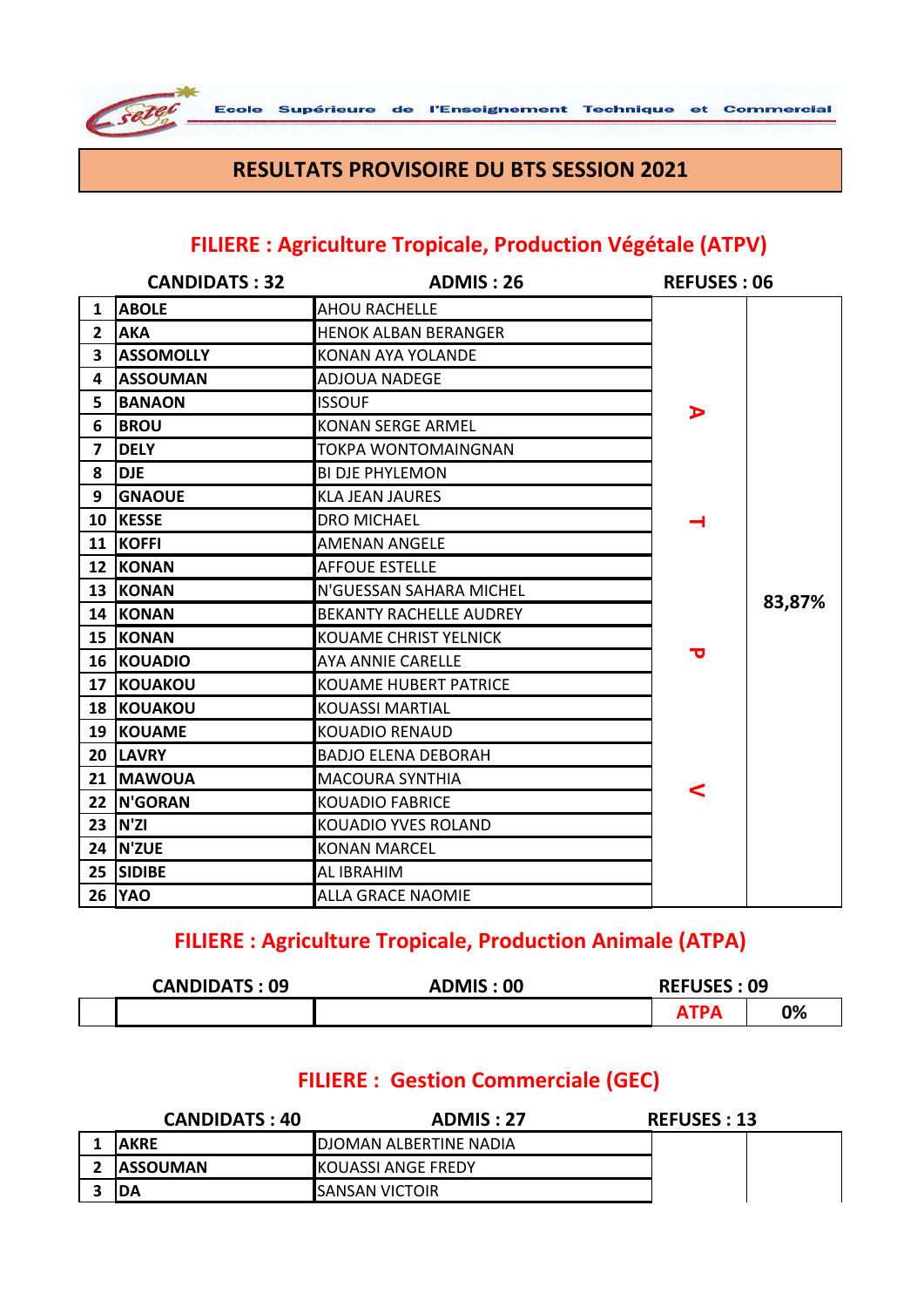| 4               | <b>DAGO</b>       | <b>KOUASSI ARMEL KEVIN</b>   |                |        |
|-----------------|-------------------|------------------------------|----------------|--------|
| 5               | <b>KANE</b>       | <b>SAMA CLOVIS</b>           | മ              |        |
| 6               | <b>KOALA</b>      | <b>LYDIA INES</b>            |                |        |
| 7               | <b>KODI</b>       | <b>JOELLE EPIPHANIE</b>      |                |        |
| 8               | <b>KOFFI</b>      | <b>AFFOUE AIME</b>           |                |        |
| 9               | <b>KOMENAN</b>    | <b>AKISSI PRISCA</b>         |                |        |
|                 | <b>10 KOUADIO</b> | AMENAN REINE FIDELE          |                |        |
|                 | 11 KOUADIO        | <b>AKISSI ZITA CARINE</b>    |                |        |
| 12 <sup>2</sup> | <b>KOUAME</b>     | N'GUESSAN CASCARIN           |                |        |
|                 | 13 KOUAME         | ROMUALD ANGELYLE NADISHA     |                |        |
|                 | 14 KOUAME         | REBECA AYAKAN                | $\blacksquare$ | 67,50% |
|                 | 15 KOUASSI        | <b>AMOIN AUDREY</b>          |                |        |
|                 | <b>16 KOUASSI</b> | YAO DJAH SERGE               |                |        |
|                 | 17 KOUASSI        | LOU BLINAN CELINE SARA       |                |        |
|                 | <b>18 KOUASSI</b> | <b>SIBANE DIVINE COLOMBE</b> |                |        |
|                 | <b>19 KRA</b>     | <b>MARIE JOËLLE</b>          |                |        |
| 20              | <b>N'DRI</b>      | AYA ANNE BENEDICTE           |                |        |
| 21              | N' DRI            | DJEHABA EVODIE NAOMIE        |                |        |
|                 | 22 N'GUESSAN      | <b>AMOIN IRENE</b>           |                |        |
| 23              | N'GUESSAN         | <b>AHOU NOELLE</b>           | O              |        |
|                 | 24 IN' GUESSAN    | <b>KOUASSI BONIFACE</b>      |                |        |
| 25              | <b>OKA</b>        | <b>HUGUES JUNIOR</b>         |                |        |
| 26              | <b>SORO</b>       | <b>TIEWA PRISCA</b>          |                |        |
| 27              | <b>TRAORE</b>     | <b>KADY MARIAM</b>           |                |        |

# FILIERE : Industrie Agroalimentaire et Chimie option Contrôle (IACC)

|              | <b>CANDIDATS: 31</b> | <b>ADMIS: 31</b>               | <b>REFUSES: 00</b> |      |
|--------------|----------------------|--------------------------------|--------------------|------|
| $\mathbf{1}$ | <b>AMANGOUA</b>      | <b>EKORA JENIFER FLORIDE</b>   |                    |      |
| $\mathbf{2}$ | <b>BAGUI</b>         | VAN ABEL CHRIST-DESIRE         |                    |      |
| 3            | <b>BOGUI</b>         | N'GUESSAN ROSEMONDE            |                    |      |
| 4            | <b>CAMARA</b>        | FAHANNINGUE                    |                    |      |
| 5.           | <b>DJENINI</b>       | ETCHIEN LAURELLE BEATRICE      |                    |      |
| 6            | <b>ESSOH</b>         | ANI JEAN CEDRIC                |                    |      |
| 7            | <b>ETTIEN</b>        | <b>BROU CYPRIEN</b>            |                    |      |
| 8            | <b>FOFANA</b>        | <b>BINTOU</b>                  |                    |      |
| 9            | <b>GUEU</b>          | <b>SERAPHIN</b>                |                    |      |
|              | 10 JEAN              | <b>MARI STANISLAS ANGAI</b>    |                    |      |
| 11           | <b>KOFFI</b>         | <b>AVON JEAN - BERLIN IVES</b> |                    |      |
| 12           | <b>KOFFI</b>         | CENDRA PERPETUE ADJOUA         |                    |      |
| 13           | KOFFI                | <b>KOUAKOU MAURICE</b>         |                    |      |
|              | 14 KONE              | <b>ASSETOU</b>                 | D                  |      |
| 15           | <b>KONE</b>          | <b>FANTA</b>                   |                    |      |
|              | <b>16 KOUAME</b>     | <b>ADJOUA</b>                  |                    | 100% |
| 17           | <b>KOUAME</b>        | <b>AHOU FELICITE</b>           |                    |      |
|              | <b>18 KOUASSI</b>    | ESSIBA DECAULLOU ANGE ELISE    |                    |      |
| 19           | <b>N'GUESSAN</b>     | <b>AMENAN MARINA FLORE</b>     | റ                  |      |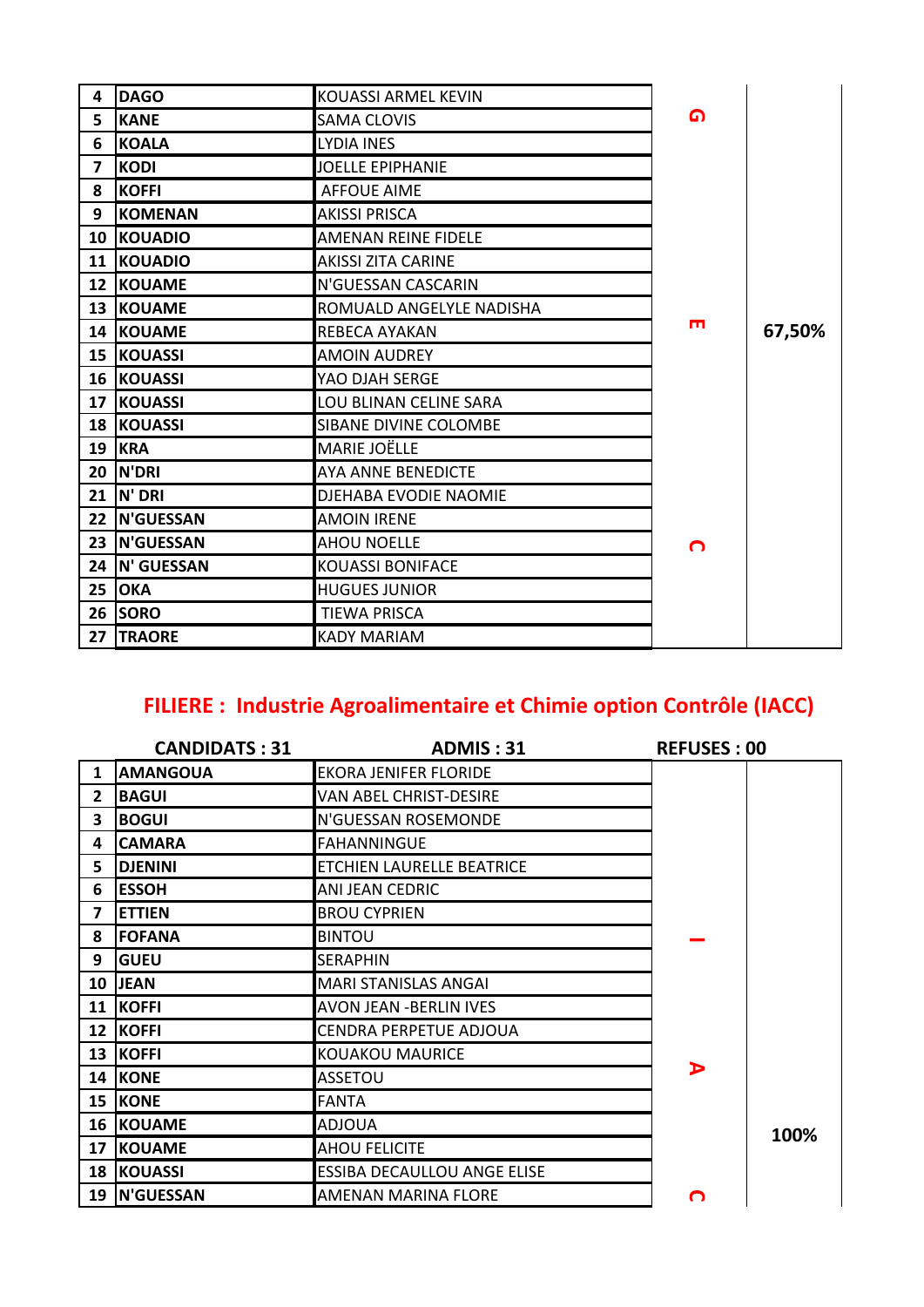| 20 | N'GUESSAN       | <b>KRE ARMEL</b>                  |   |  |
|----|-----------------|-----------------------------------|---|--|
| 21 | <b>OUATTARA</b> | <b>BEH FAMBETA</b>                |   |  |
| 22 | <b>OUATTARA</b> | MASSADE ABDOU RAHAMANE SOULEYMANE |   |  |
| 23 | <b>SORE</b>     | ABDOUL RASSIDOU                   |   |  |
| 24 | <b>SORO</b>     | <b>KIYALA BRIGITTE</b>            | O |  |
| 25 | <b>SORO</b>     | <b>MAMADOU</b>                    |   |  |
| 26 | <b>SORO</b>     | <b>ROKIA</b>                      |   |  |
| 27 | <b>SYLLA</b>    | <b>MARIAM</b>                     |   |  |
| 28 | <b>TIBOUI</b>   | <b>BI TRA RICARDO</b>             |   |  |
| 29 | <b>ITUO</b>     | <b>FOUNGNIGUE ALI</b>             |   |  |
| 30 | <b>YAO</b>      | <b>AYA ROSALIE</b>                |   |  |
| 31 | <b>YOBOUE</b>   | N'GUESSAN ANGE- LAETITIA          |   |  |

### **FILIERE : Informatique Développeur d'Application (IDA)**

| <b>CANDIDATS: 12</b> |                  | <b>ADMIS: 08</b>           | <b>REFUSES: 04</b> |        |
|----------------------|------------------|----------------------------|--------------------|--------|
|                      | <b>AKOBE</b>     | <b>GODE ANGE RICHARD</b>   |                    |        |
| 2                    | <b>BOUALY</b>    | <b>KOUTOUAN GUY MOREL</b>  |                    |        |
| 3                    | <b>KONAN</b>     | LUC ARMAND                 |                    |        |
| 4                    | <b>MOUNKAÏLA</b> | <b>DJIBO ISSAKA</b>        |                    | 66,66% |
|                      | <b>ODI</b>       | <b>FULLONE CARMEL</b>      | O                  |        |
| 6                    | <b>OKEI</b>      | <b>STEPHANIE PAMELA</b>    |                    |        |
|                      | <b>SATIFU</b>    | <b>OWADE BAÏNAN ALEXIA</b> | D                  |        |
| 8                    | <b>SORO</b>      | MINHINWA ADAMA             |                    |        |

### **FILIERE : Réseau Informatique et Télécommunication (RIT)**

|                | <b>CANDIDATS: 12</b> | <b>ADMIS: 08</b>               | <b>REFUSES: 04</b> |        |
|----------------|----------------------|--------------------------------|--------------------|--------|
|                | <b>AGNERO</b>        | EMMANUELLA PARFAITE ESTHER     |                    |        |
| $\overline{2}$ | <b>DIAKITE</b>       | <b>MADOU</b>                   | 고                  |        |
| 3              | <b>DJADOU</b>        | <b>KOSSI ALEXIS</b>            |                    |        |
| 4              | <b>DOUODE</b>        | <b>DIENOU GRACE VERRA</b>      |                    | 66,66% |
|                | <b>KOFFI</b>         | <b>GNAMIEN GERARD ENCAUSSE</b> |                    |        |
| 6              | <b>KOFFI</b>         | <b>KAKOU ANICET</b>            |                    |        |
|                | <b>KOFFI</b>         | <b>KOUASSI IVAN</b>            |                    |        |
| 8              | <b>KOUADIO</b>       | <b>GLEBALE VENCESLAS</b>       |                    |        |

### **FILIERE : Electrotechnique (ELT)**

|              | <b>CANDIDATS: 50</b> | <b>ADMIS: 19</b>            | <b>REFUSES: 31</b> |
|--------------|----------------------|-----------------------------|--------------------|
| 1            | <b>AHOUNOU</b>       | KOUAME HERMANN JEAN DE DIEU |                    |
| $\mathbf{2}$ | <b>AMANI</b>         | <b>KOUASSI SIMEON</b>       |                    |
| 3            | <b>AMOUYE</b>        | <b>KOFFI EMMANUEL</b>       | m                  |
| 4            | <b>ATTIOUA</b>       | AHOU ANTOINETTE             |                    |
| 5.           | <b>BANI</b>          | <b>MOHAMADOU</b>            |                    |
|              |                      |                             |                    |
|              |                      |                             |                    |
|              |                      |                             |                    |
|              |                      |                             |                    |
|              |                      |                             |                    |
|              |                      |                             |                    |
|              |                      |                             |                    |
|              |                      |                             |                    |
|              |                      |                             |                    |
|              |                      |                             |                    |
|              |                      |                             |                    |
|              |                      |                             |                    |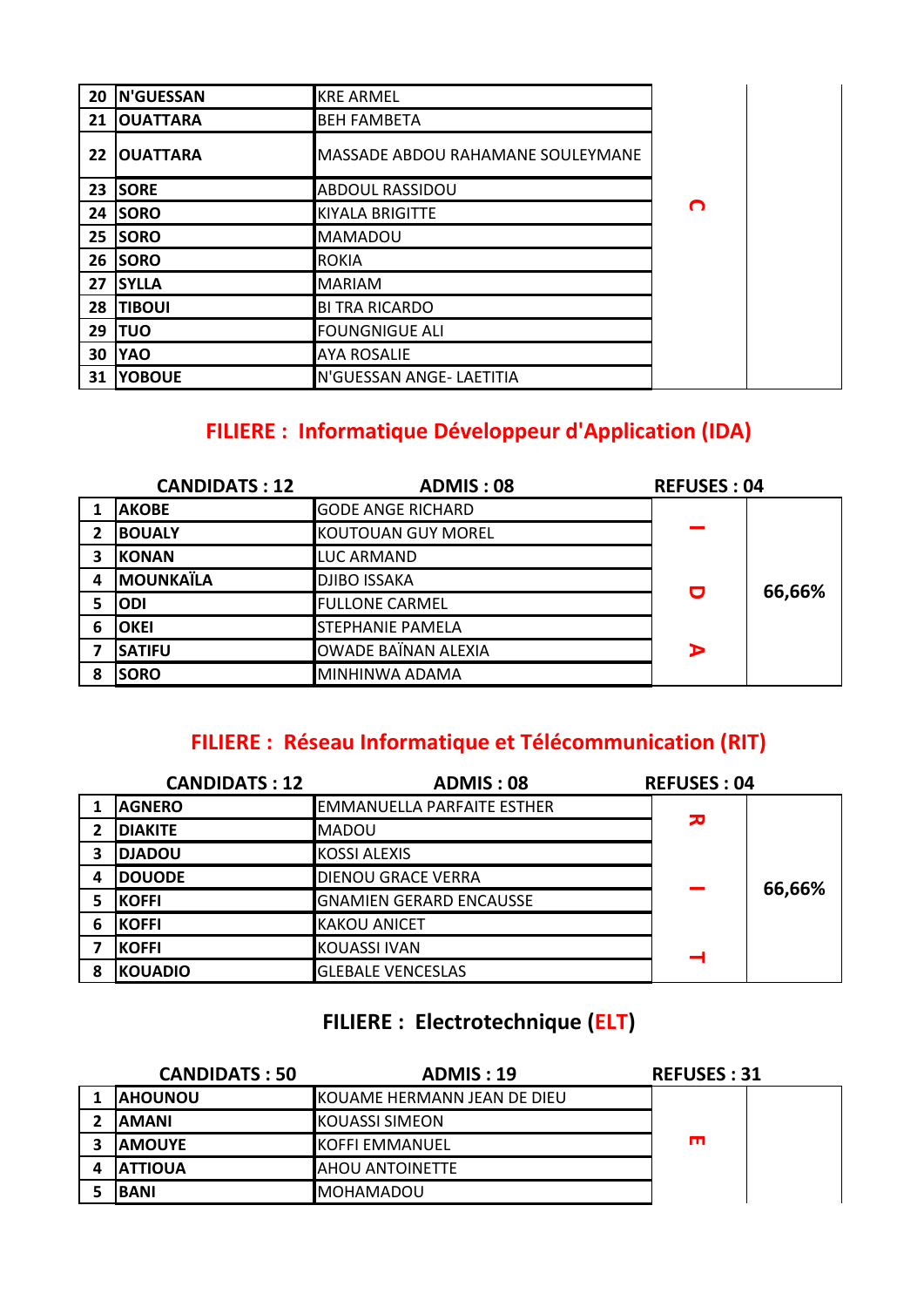| 6               | <b>BENE</b>      | <b>VABLIN AUDHY-NATHAND</b> |   |     |
|-----------------|------------------|-----------------------------|---|-----|
| 7               | <b>BOUA</b>      | <b>MIEZAN ANGE-CHRISTY</b>  |   |     |
| 8               | <b>COULIBALY</b> | <b>YOUSSOUF</b>             |   |     |
| 9               | <b>HOUEHOU</b>   | HEVISSOUNOUSSA EMMANUEL     |   |     |
| 10              | <b>JALLOH</b>    | <b>ISMAEL ARNAUD</b>        | ┍ | 38% |
| 11              | <b>KAIN</b>      | LOUH DORIAN DIEUDONNE       |   |     |
| 12 <sup>2</sup> | <b>KIEMTORE</b>  | <b>ISIDORE</b>              |   |     |
| 13              | <b>KONAN</b>     | KOUADIO KARL LE-GRAND       |   |     |
| 14              | <b>KONAN</b>     | KOUADIO NARCISSE ROMARIC    |   |     |
| 15              | KONAN            | KOUADIO OLIVIER             |   |     |
| 16              | <b>KONAN</b>     | <b>MAX JAURES KOUAKOU</b>   |   |     |
| 17              | <b>KONAN</b>     | N'GORAN LORISSE ESTELLE     |   |     |
| 18              | KONAN            | YAO SOSTHENE VALERE         |   |     |
| 19              | <b>KONATE</b>    | <b>SIAKA</b>                |   |     |

# FILIERE : Finance, Comptabilitéet Gestion d'Entreprise (FCGE)

| <b>CANDIDATS: 22</b> | ADMIS: 03                          | <b>REFUSES: 19</b> |        |
|----------------------|------------------------------------|--------------------|--------|
| IGAHI                | <b>IDOSSO GILDAS</b>               |                    |        |
| <b>IKOMAN</b>        | IGERALDINE                         | G                  | 13,63% |
| <b>IN' GUESSAN</b>   | <b>ILUCETTE ATCHEILOH PATRICIA</b> |                    |        |

## FILIERE : Génie Energetique et Environnement (GEE)

|                         | <b>CANDIDATS: 38</b> | <b>ADMIS: 36</b>              | <b>REFUSES: 02</b> |        |
|-------------------------|----------------------|-------------------------------|--------------------|--------|
| $\mathbf{1}$            | <b>ACHI</b>          | <b>KOUASSI HENRI JOEL</b>     |                    |        |
| $2^{\circ}$             | <b>ADJE-ECHIMANE</b> | HOMA MARCELLINE ROXANE        |                    |        |
| $\overline{\mathbf{3}}$ | <b>ALLA</b>          | <b>AXEL THALES</b>            |                    |        |
| 4                       | <b>ATTOUNGBRE</b>    | <b>WILFRIED DANIEL STEVE</b>  |                    |        |
| 5.                      | <b>BAYOKO</b>        | <b>FATIM DJENEBA VALENCIA</b> |                    |        |
| 6                       | <b>BLIPO</b>         | KOUADIO EMMANUEL              |                    |        |
| $\overline{\mathbf{z}}$ | <b>BOKA</b>          | <b>ADJE FREDDY ALEX</b>       |                    |        |
| 8                       | <b>BROU</b>          | LILIANE KOHOUA                |                    |        |
| 9                       | <b>CONDE</b>         | <b>ABDOUL KARIM</b>           |                    |        |
|                         | 10 ESSI              | AMOIN AUDE MARIE-ARLENE       | ⋒                  |        |
|                         | 11 FADIGA            | <b>MARIAM</b>                 |                    |        |
|                         | 12 FOFANA            | SIHINLBIN ELODIE-VICTOIRE     |                    |        |
|                         | 13 GNANZOU           | KACOU URBAIN PACOME           |                    |        |
|                         | 14 KOFFI             | <b>KOUAME SERGE LAGOS</b>     |                    |        |
|                         | <b>15 KONAN</b>      | YAO NOE                       |                    |        |
|                         | <b>16 KONATE</b>     | <b>MOHAMED</b>                |                    |        |
|                         | <b>17 KONATE</b>     | <b>TIEGBE MORY ISMAEL</b>     |                    |        |
|                         | <b>18 KOUADIO</b>    | AMENAN ANGE MARIELLE          |                    |        |
|                         | <b>19 KOUADIO</b>    | <b>ANAELLE CHEKINA ESTHER</b> | ш                  | 94,73% |
|                         | 20 KOUAME            | <b>KOUAME CEDRIC</b>          |                    |        |
|                         | 21 MIEZAN            | MAGNY CASSANDRA KETTY         |                    |        |
|                         | 22 IN'ZUE            | N'GORAN DONATIEN              |                    |        |
|                         | 23 OUATTARA          | KOLOGO KADER ELOGE ARISTIDE   |                    |        |